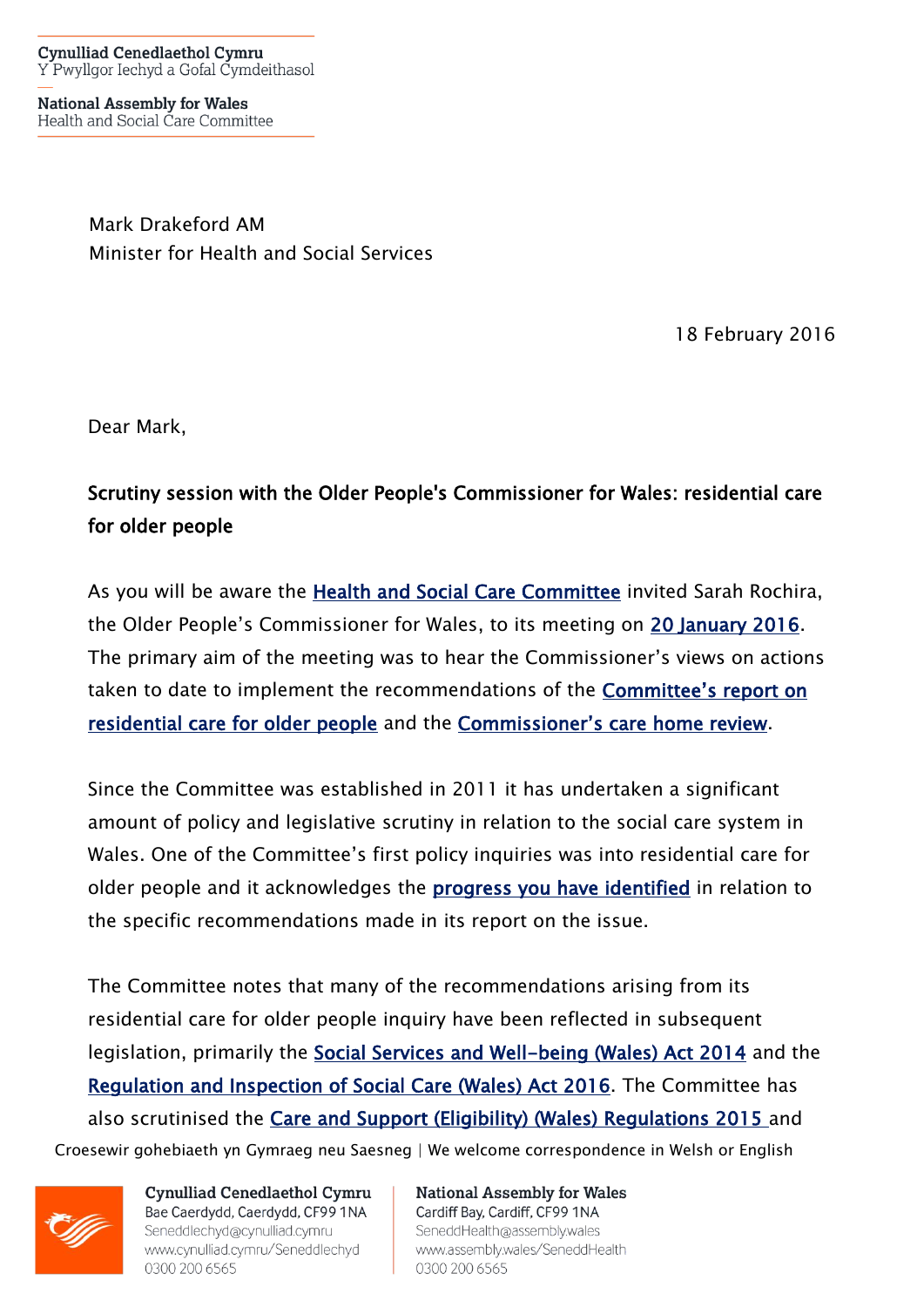the associated Codes of Practice emanating from the Social Services and Wellbeing (Wales) Act 2014. As the Committee nears the end of the Fourth Assembly, it is proud of the impact it has had in seeking to improve the legislative landscape in this important field.

In both her written and oral evidence to the Committee, the Commissioner noted that she is now sufficiently assured that the Welsh Government and the Care and Social Services Inspectorate Wales (CSSIW) are making sufficient progress to improve standards in residential care. However, the Committee is yet to be persuaded that all developments are taking place at the pace required. As a result the Committee would welcome further assurances and clarification on a number of issues, details of which are annexed below.

I am copying this letter to the Commissioner and CSSIW given its direct relevance to their work.

Given his overall responsibility within Cabinet for public appointments, I am also copying the First Minister given the discussions relating to the need for consideration to be given to achieving parity between the terms of office of different statutory Commissioners in Wales.

The Committee would welcome a response from you on the issues identified in the annex before the end of this Assembly. It would also welcome a response from the First Minister on the issue raised in relation to the appointment process for Commissioners.

Yours sincerely,

David Rees AM Chair, Health and Social Care Committee

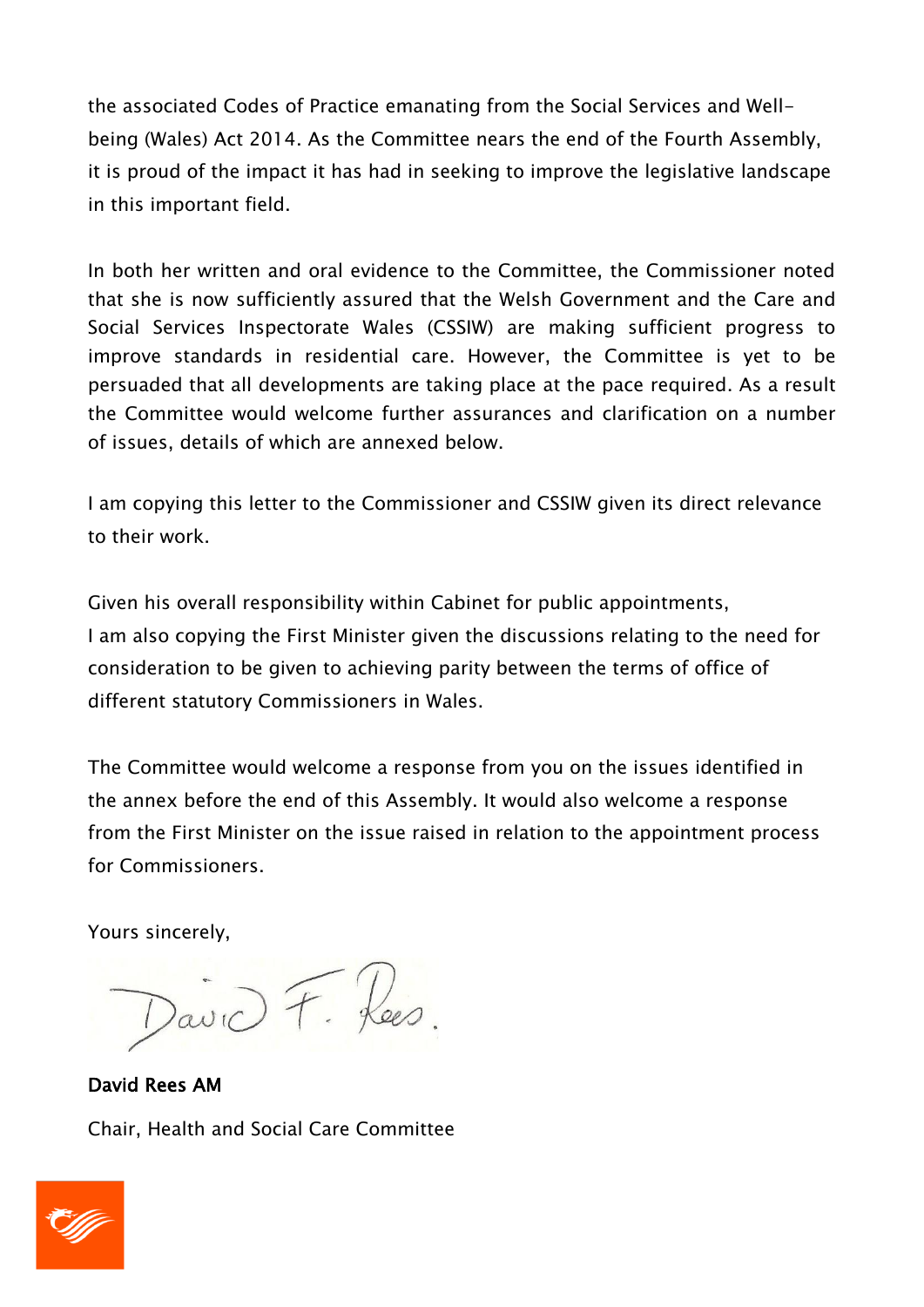cc Sarah Rochira, Older People's Commissioner for Wales Imelda Richardson, Chief Inspector, CSSIW Rt. Hon Carwyn Jones AM, First Minister

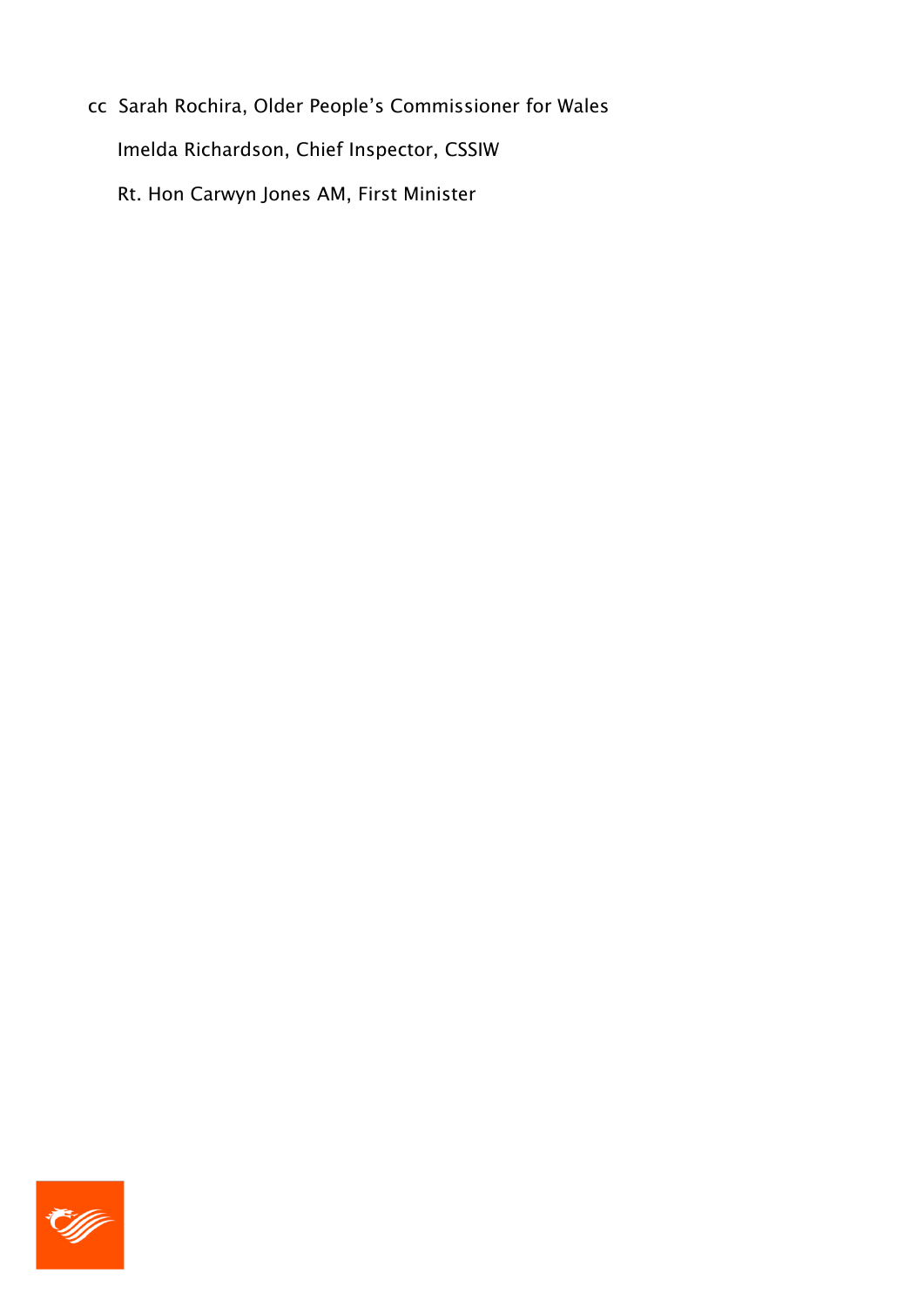# Annex A

Evidence of progress in relation to residential care for older people

- 01. The quality of residential care for older people has been an area of focus for the Committee during the Fourth Assembly. As such the Committee was keen to seek a progress update from the Older People's Commissioner and the Welsh Government before the election in relation to:
	- recommendations in the Committee's report on residential care for [older people;](http://www.senedd.assembly.wales/mgIssueHistoryHome.aspx?IId=2222) and
	- the Commissioner's [care home review.](http://www.olderpeoplewales.com/en/Reviews/Residential_Care_Review.aspx)
- 02. The Commissioner's [progress report](http://www.senedd.assembly.wales/documents/s47882/Paper%201%20Annex%20B%20-%20Written%20evidence%20from%20the%20Older%20Peoples%20Commissioner%20for%20Wales.pdf) was received by the Committee on 18 December 2015 and contained a number of progress reports from CSSIW and the Welsh Government. Based on these progress reports and her own field work, the Commissioner highlighted the areas in which she believed positive changes in residential care had been made, including:
	- the Welsh Government's intention to extend registration of the social care workforce in 2020 and 2022;
	- the Welsh Government agreeing to develop a 'National statement of entitlement' to set out care home residents' rights and entitlements; and
	- $-$  health boards agreeing to publish information on the use of antipsychotic medication in Welsh care homes. 1

She also noted the areas that still caused her concern in care homes, including:

- human rights;
- access to independent advocacy;
- dementia support;
- $-$  staff training; and
- commissioning of services.<sup>2</sup>

<sup>1</sup> [Written evidence from the Older People's Commissioner for Wales](http://www.senedd.assembly.wales/documents/s47882/Paper%201%20Annex%20B%20-%20Written%20evidence%20from%20the%20Older%20Peoples%20Commissioner%20for%20Wales.pdf)



-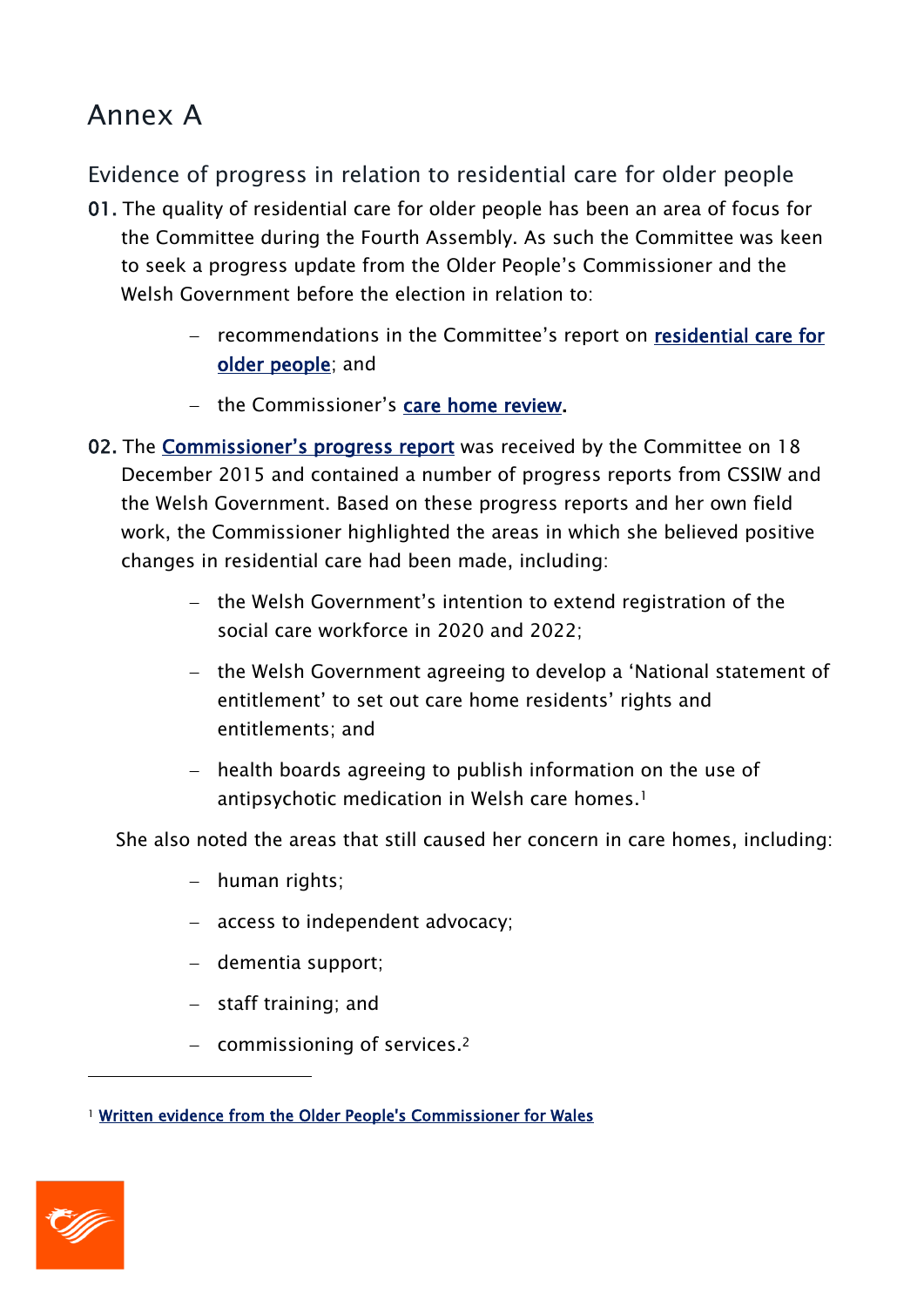- 03. In August<sup>3</sup> and November<sup>4</sup> 2015 the Commissioner highlighted her concerns that the Welsh Government and CSSIW had not provided her with the overall level of assurances that they were meeting her requirements for action and delivering the changes required. However, on 23 December 2015 the Commissioner wrote to you, CSSIW, and the Committee to say she had now received sufficient assurances from the Welsh Government and CSSIW.<sup>5</sup>
- 04. When asked about the contrast between the concerns raised in August and November 2015 and her more recent feeling of assurance, the Commissioner explained that this development had occurred following a number of meetings and challenging conversations with CSSIW and the Welsh Government during autumn 2015. <sup>6</sup> The Commissioner noted that as a result of these discussions, she had received 'sufficient assurance' that the Government was committed to meeting the majority of her requirements for action and delivering the outcomes she and the Committee have identified as necessary.<sup>7</sup>
- 05. The Committee welcomes the progress reported by the Commissioner and her feeling of assurance that improvements have and will continue to be made to residential care in Wales. Nevertheless, the Committee believes that more robust evidence of progress is needed to substantiate the significant change of opinion that has occurred in recent months.

The Committee recommends that the Welsh Government, the Commissioner and others ensure that future assessments of progress and statements of assurance are evidenced in a more transparent manner. This will enable the Committee's successor and the public alike to identify more clearly the basis upon which assurances are being given.

- <sup>2</sup> [Written evidence from the Older People's Commissioner for Wales](http://www.senedd.assembly.wales/documents/s47882/Paper%201%20Annex%20B%20-%20Written%20evidence%20from%20the%20Older%20Peoples%20Commissioner%20for%20Wales.pdf)
- <sup>3</sup> [Ibid,](http://www.senedd.assembly.wales/documents/s47882/Paper%201%20Annex%20B%20-%20Written%20evidence%20from%20the%20Older%20Peoples%20Commissioner%20for%20Wales.pdf) annex A

 $\overline{a}$ 

- <sup>4</sup> [Ibid,](http://www.senedd.assembly.wales/documents/s47882/Paper%201%20Annex%20B%20-%20Written%20evidence%20from%20the%20Older%20Peoples%20Commissioner%20for%20Wales.pdf) annex B
- $5$  [Ibid,](http://www.senedd.assembly.wales/documents/s47882/Paper%201%20Annex%20B%20-%20Written%20evidence%20from%20the%20Older%20Peoples%20Commissioner%20for%20Wales.pdf) annexes E G

<sup>6</sup> National Assembly for Wales, Health and Social Care Committee, [RoP \[paras 15 - 16\],](http://www.senedd.assembly.wales/documents/s48198/20%20January%202016.pdf) 20 January 2016 (NB: unless otherwise stated, subsequent references in this report to "RoP" refer to the proceedings of the Health and Social Care Committee).

<sup>7</sup> [Written evidence from the Older People's Commissioner for Wales,](http://www.senedd.assembly.wales/documents/s47882/Paper%201%20Annex%20B%20-%20Written%20evidence%20from%20the%20Older%20Peoples%20Commissioner%20for%20Wales.pdf) annex G

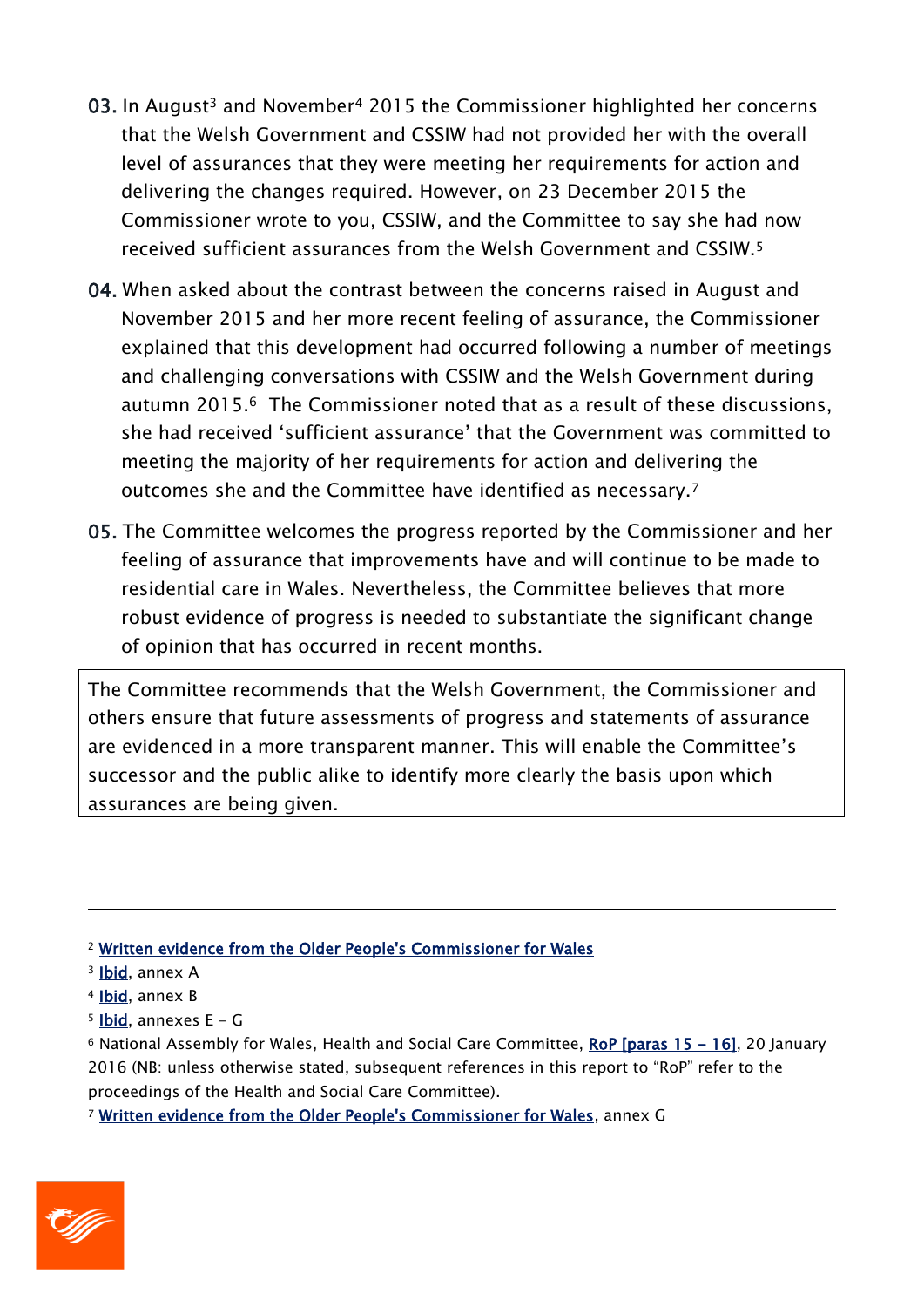#### Access to independent advocacy

- 06. The importance the Committee ascribes to independent advocacy services has been clear from its early inquiry into residential care for older people, through to its more recent scrutiny of social care legislation. It has highlighted repeatedly the importance of ensuring that the people who need it are able to access independent advocacy to enable them to have their views and wishes heard, and make informed decisions about their care.<sup>8</sup> The Commissioner has also emphasised that 'independent advocacy is critical in improving the quality of life and care of older people by ensuring that their voices are heard and that their rights are upheld'. 9
- 07. The Committee welcomed the extended provision for statutory advocacy within the [Social Services and Well-being \(Wales\) Act 2014](http://www.senedd.assembly.wales/mgIssueHistoryHome.aspx?IId=5664) and the requirement it created for the consideration of people's needs for advocacy to be embedded through regulations. However, in oral evidence, the Commissioner noted she is yet to be convinced that that the Act's provisions are strong enough, explaining that the Code of Practice appears to place a number of hurdles in the way for individuals seeking to access such services.<sup>10</sup>
- 08. During the oral evidence session on 20 January the Commissioner raised concerns about the long-term sustainability of high quality independent advocacy services. She told the Committee that funding from AdvantAGE, the Big Lottery Fund, had 'run out' and emphasised the importance for 'local authorities and health boards to step up' and 'develop their own longer term sustainable relationships' with independent advocacy services in accordance with the duties placed on them by the Social Services and Well-being (Wales) Act 2014. The Commissioner went on to raise concerns that should this fail to happen there was a risk independent advocacy could be lost. She explained that this would be detrimental not only to the individuals directly affected but



<sup>8</sup> National Assembly for Wales, Health and Social Care Committee, Residential care for older people [in Wales,](http://www.assemblywales.org/bus-home/bus-business-fourth-assembly-laid-docs/cr-ld9138-e.pdf?langoption=3&ttl=CR-LD9138%20-%20Health%20and%20Social%20Care%20Committee%20Report%3A%20Residential%20care%20for%20older%20people%20in%20Wales&$LO$=1) December 2012

<sup>9</sup> Older People's Commissioner for Wales, 'A Place to Call Home?' - A Review into the Quality of Life [and Care of Older People living in Care Homes in Wales,](http://www.olderpeoplewales.com/Libraries/Uploads/A_Place_to_Call_Home_-_A_Review_into_the_Quality_of_Life_and_Care_of_Older_People_living_in_Care_Homes_in_Wales.sflb.ashx) November 2014 <sup>10</sup> [Written evidence from the Older People's Commissioner for Wales](http://www.senedd.assembly.wales/documents/s47882/Paper%201%20Annex%20B%20-%20Written%20evidence%20from%20the%20Older%20Peoples%20Commissioner%20for%20Wales.pdf)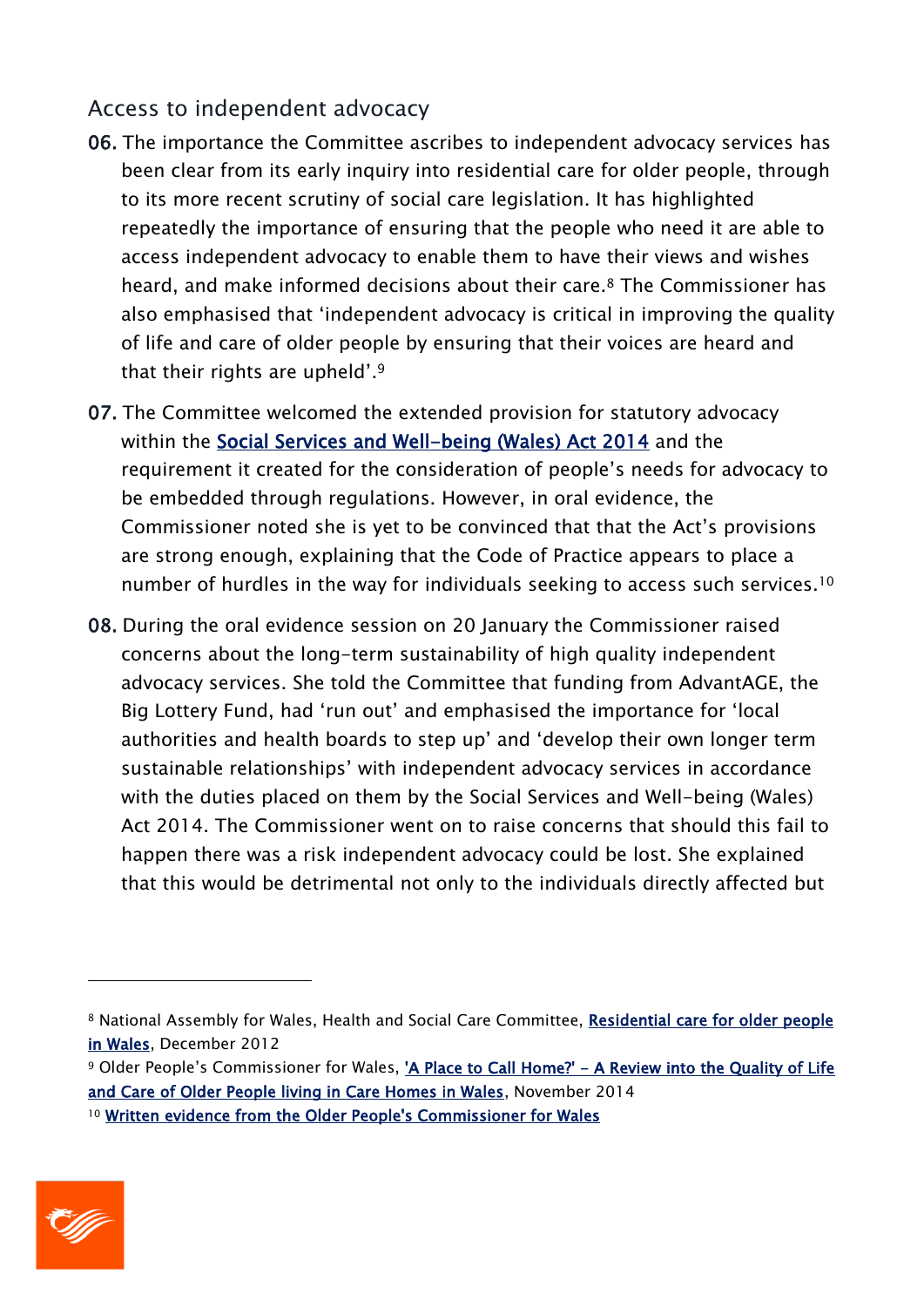also the Welsh Government's policy objectives in this field and the public purse.<sup>11</sup>

The Committee reiterates the importance of access to independent advocacy services. It recommends that the Welsh Government, local authorities, and health boards work together to secure appropriate and sustainable funding for independent advocacy services across Wales. It requests a view from the Minister on the Commissioner's concerns about the Code of Practice relating to advocacy emanating from the Social Services and Well-being (Wales) Act 2014.

#### Lay assessors

- 09. During its 2011 [inquiry into residential care for older people](http://www.senedd.assembly.wales/mgIssueHistoryHome.aspx?IId=2222) the Committee was informed that lay assessors would be recruited to undertake inspections. It subsequently called upon the Welsh Government and CSSIW to ensure that lay assessors were adequately trained and equipped to undertake their work. The Committee concluded there would be a need for on-going monitoring and evaluation to ensure that the required changes were made and desired outcomes achieved. 12
- 10. The Commissioner has also noted repeatedly her view that lay assessors play a significant part in the inspection process. Her December 2016 update report to the Committee stated that Section 41 of the [Regulation and Inspection of](http://www.senedd.assembly.wales/documents/s46971/Regulation%20and%20Inspection%20of%20Social%20Care%20Wales%20Bill%20as%20passed%20unchecked.pdf)  [Social Care \(Wales\) Act 2016](http://www.senedd.assembly.wales/documents/s46971/Regulation%20and%20Inspection%20of%20Social%20Care%20Wales%20Bill%20as%20passed%20unchecked.pdf) could go further in placing a 'real and meaningful citizen role in the inspection process'. 13
- 11. During its scrutiny of the [Regulation and Inspection of Social Care \(Wales\) Bill](http://senedd.assembly.wales/mgIssueHistoryHome.aspx?IId=12110) the Committee noted the importance of using lay assessors to enrich the information available about service users' quality of life and experience of care. While acknowledging the cost involved in recruiting, training and supporting lay assessors the Committee recommended that the Bill should be amended to place a requirement on CSSIW to include the use of lay assessors

<sup>13</sup> [Written evidence from the Older People's Commissioner for Wales](http://www.senedd.assembly.wales/documents/s47882/Paper%201%20Annex%20B%20-%20Written%20evidence%20from%20the%20Older%20Peoples%20Commissioner%20for%20Wales.pdf)



<sup>&</sup>lt;sup>11</sup> [RoP \[para 100\],](http://www.senedd.assembly.wales/documents/s48198/20%20January%202016.pdf) 20 January 2016

<sup>&</sup>lt;sup>12</sup> National Assembly for Wales, Health and Social Care Committee, Residential care for older [people in Wales,](http://www.assemblywales.org/bus-home/bus-business-fourth-assembly-laid-docs/cr-ld9138-e.pdf?langoption=3&ttl=CR-LD9138%20-%20Health%20and%20Social%20Care%20Committee%20Report%3A%20Residential%20care%20for%20older%20people%20in%20Wales&$LO$=1) December 2012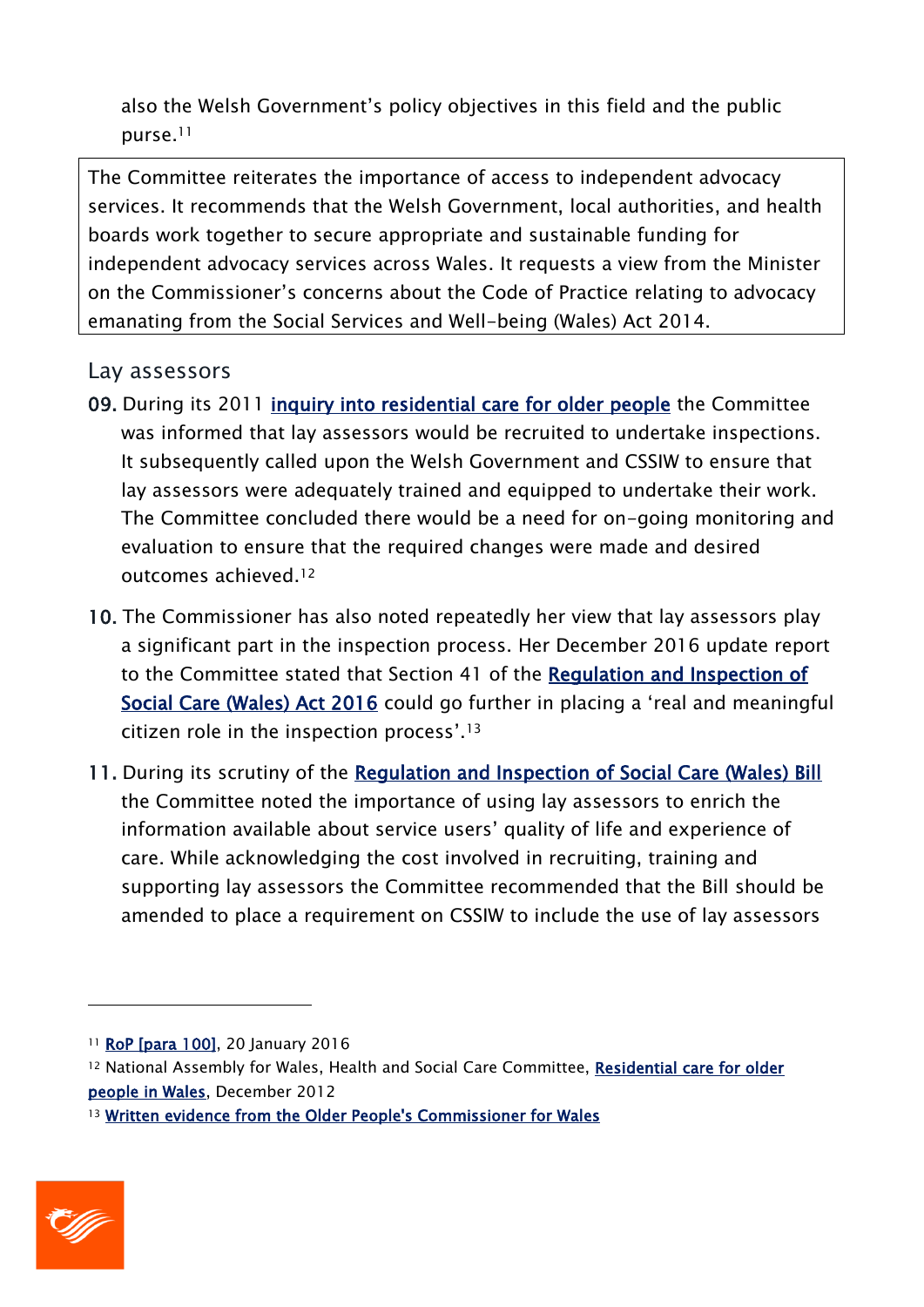as an integral part of its approach to regulation and inspection.<sup>14</sup> Responding to the Committee's Stage 1 report you explained that you 'remain unconvinced about the need to specify the requirement for CSSIW to engage lay inspectors' but agreed that the public should play an active role in the inspection process.<sup>15</sup>

12. The Committee acknowledges that the Regulation and Inspection of Social [Care \(Wales\) Act 2016](http://www.senedd.assembly.wales/documents/s46971/Regulation%20and%20Inspection%20of%20Social%20Care%20Wales%20Bill%20as%20passed%20unchecked.pdf) will require that the 'statement of policy (or revised statement) about engaging with the public must address the involvement of the public in service inspections and the involvement of carers (as defined in the [Social Services and Well-being \(Wales\) Act 2014\)](http://www.senedd.assemblywales.org/documents/s25589/Social%20Services%20and%20Well-being%20Wales%20Bill,%20as%20passed%20unchecked.pdf) in the exercise of regulatory functions'.<sup>16</sup> Nevertheless, it notes the continued difference of opinion between the Welsh Government and the Commissioner regarding the use of lay assessors. 17

The Committee recommends that the Welsh Government ensure that the voices of residents in care home settings are heard. It believes that all mechanisms available – including the use of lay assessors – should be utilised to ensure that those running, regulating and inspecting residential care services have a clear understanding of daily life in a care home. The Committee requests further clarification from the Welsh Government on the means by which it envisages the voice of residents being heard in the regulation, inspection and running of residential care services.

## A rights based approach

13. The need for a rights based approach in social care was a theme during the Committee's scrutiny of the [Regulation and Inspection of Social Care \(Wales\)](http://senedd.assembly.wales/mgIssueHistoryHome.aspx?IId=12110)  **[Bill.](http://senedd.assembly.wales/mgIssueHistoryHome.aspx?IId=12110)** The Committee concluded that 'people's rights, and the holding to account of service providers' enabling and respecting of those rights, would

- <sup>15</sup> Welsh Government, Response by the Minister for Health and Social Services to the Health and [Social Care Committee's Stage 1 report on the Regulation and Inspection of Social Care \(Wales\) Bill](http://www.senedd.assembly.wales/documents/s43516/HSC4-23-15%20ptn%204%20the%20Minister%20for%20Health%20and%20Social%20Services%20response%20to%20the%20Committees%20Stage%201.pdf), 8 September 2015
- <sup>16</sup> Welsh Government, Purpose and effect table for the Stage 2 amendments tabled on 23 [September 2015,](http://www.senedd.assembly.wales/documents/s44206/Welsh%20Government%20-%20Purpose%20and%20Effect%20table%2025%20September%202015.pdf) September 2015

<sup>17</sup> [RoP \[para 106\],](http://www.senedd.assembly.wales/documents/s48198/20%20January%202016.pdf) 20 January 2016



<sup>14</sup> National Assembly for Wales, Health and Social Care Committee, Regulation and Inspection of [Social Care \(Wales\) Bill: Stage 1 Committee Report,](http://www.assembly.wales/laid%20documents/cr-ld10279/cr-ld10279-e.pdf) July 2015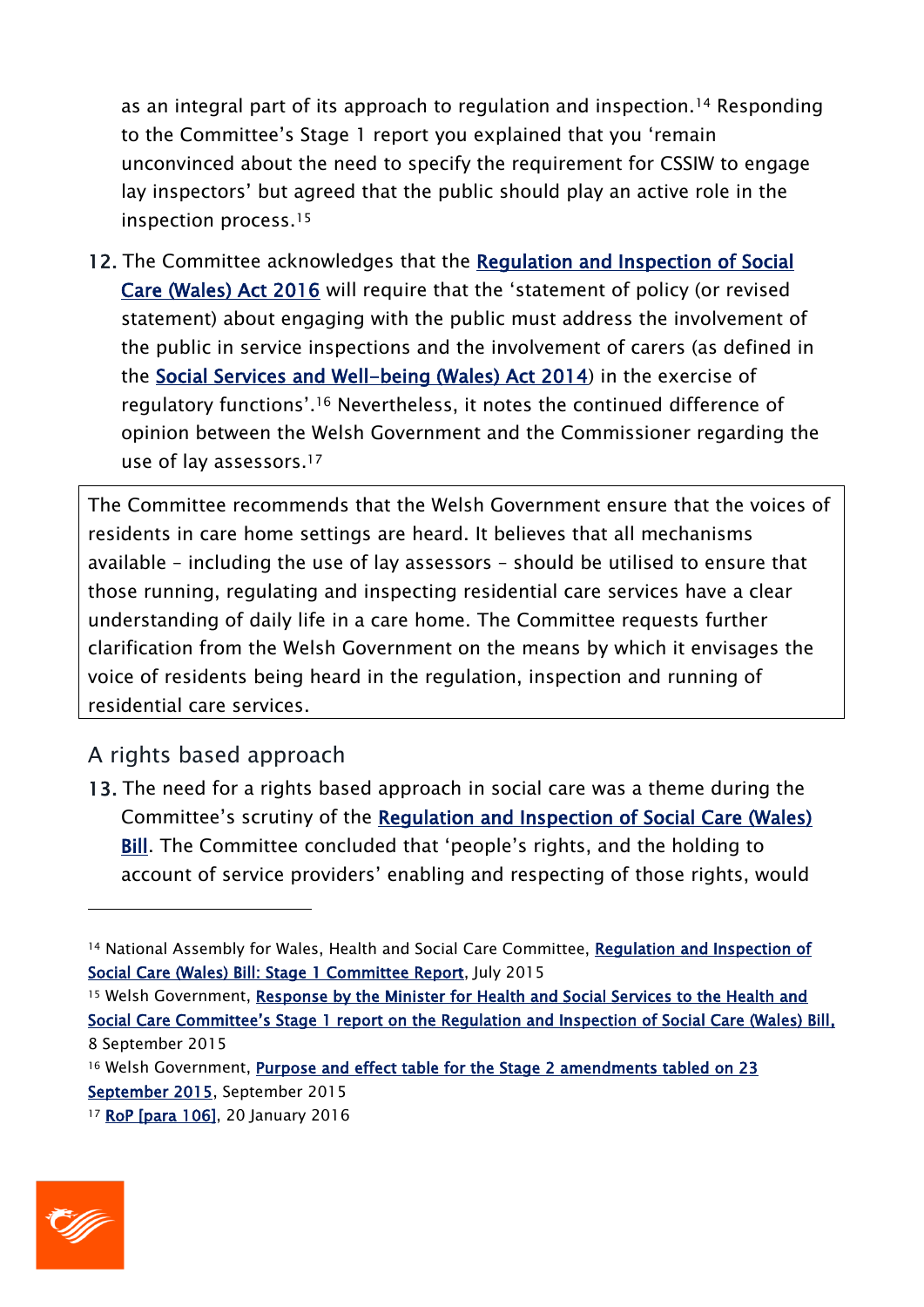be strengthened by placing a due regard duty on the face of the Bill'. <sup>18</sup> In your response to the Committee's Stage 1 report you noted the legislation would protect the interests of vulnerable individuals and did not require all those who exercised functions under its provisions to have due regard to the United Nations Convention on the Rights of the Child, the United Nations Convention on the Rights of Disabled People, and the United Nations Principles for Older Persons.<sup>19</sup>

14. During the session on 20 January the Commissioner explained that she welcomed the [Declaration of Rights for Older People in Wales,](http://gov.wales/topics/health/publications/health/strategies/rights/?lang=en) launched by the Welsh Government in 2014, but believed more could be done 'on the ground' to embed a rights based approach. She explained that, in order to achieve her goal of ensuring that a rights based approach has a demonstrable impact on the lives of individuals, and was understood by the public, she was working with an expert panel with a view to working with the next Welsh Government to introduce a single piece of legislation. She told the Committee that the aim of the legislation would be to bring together a 'number of internationally recognised instruments designed to protect older people's rights and address any identified gaps'. 20

The Committee notes the potential benefits a future piece of legislation of this kind could provide in terms of empowering older people. The Committee agrees with the Commissioner that ensuring legislation is meaningful to those it affects, both older people and the duty bearers, is important. It further agrees that wide consultation with relevant groups should be undertaken when progressing this piece of work.

#### Mandatory staff training

15. The importance of ensuring care home staff are adequately trained was raised in the Committee's 2012 [report on residential care for older people.](http://www.assemblywales.org/bus-home/bus-business-fourth-assembly-laid-docs/cr-ld9138-e.pdf?langoption=3&ttl=CR-LD9138%20-%20Health%20and%20Social%20Care%20Committee%20Report%3A%20Residential%20care%20for%20older%20people%20in%20Wales) The

<sup>20</sup> [RoP \[paras 50 - 55\],](http://www.senedd.assembly.wales/documents/s48198/20%20January%202016.pdf) 20 January 2016



<sup>&</sup>lt;sup>18</sup> National Assembly for Wales, Health and Social Care Committee, Regulation and Inspection of [Social Care \(Wales\) Bill: Stage 1 Committee Report,](http://www.assembly.wales/laid%20documents/cr-ld10279/cr-ld10279-e.pdf) July 2015

<sup>19</sup> Welsh Government, Response by the Minister for Health and Social Services to the Health and Social Care Committee's Stage 1 report on the [Regulation and Inspection of Social Care \(Wales\) Bill,](http://www.senedd.assembly.wales/documents/s43516/HSC4-23-15%20ptn%204%20the%20Minister%20for%20Health%20and%20Social%20Services%20response%20to%20the%20Committees%20Stage%201.pdf) 8 September 2015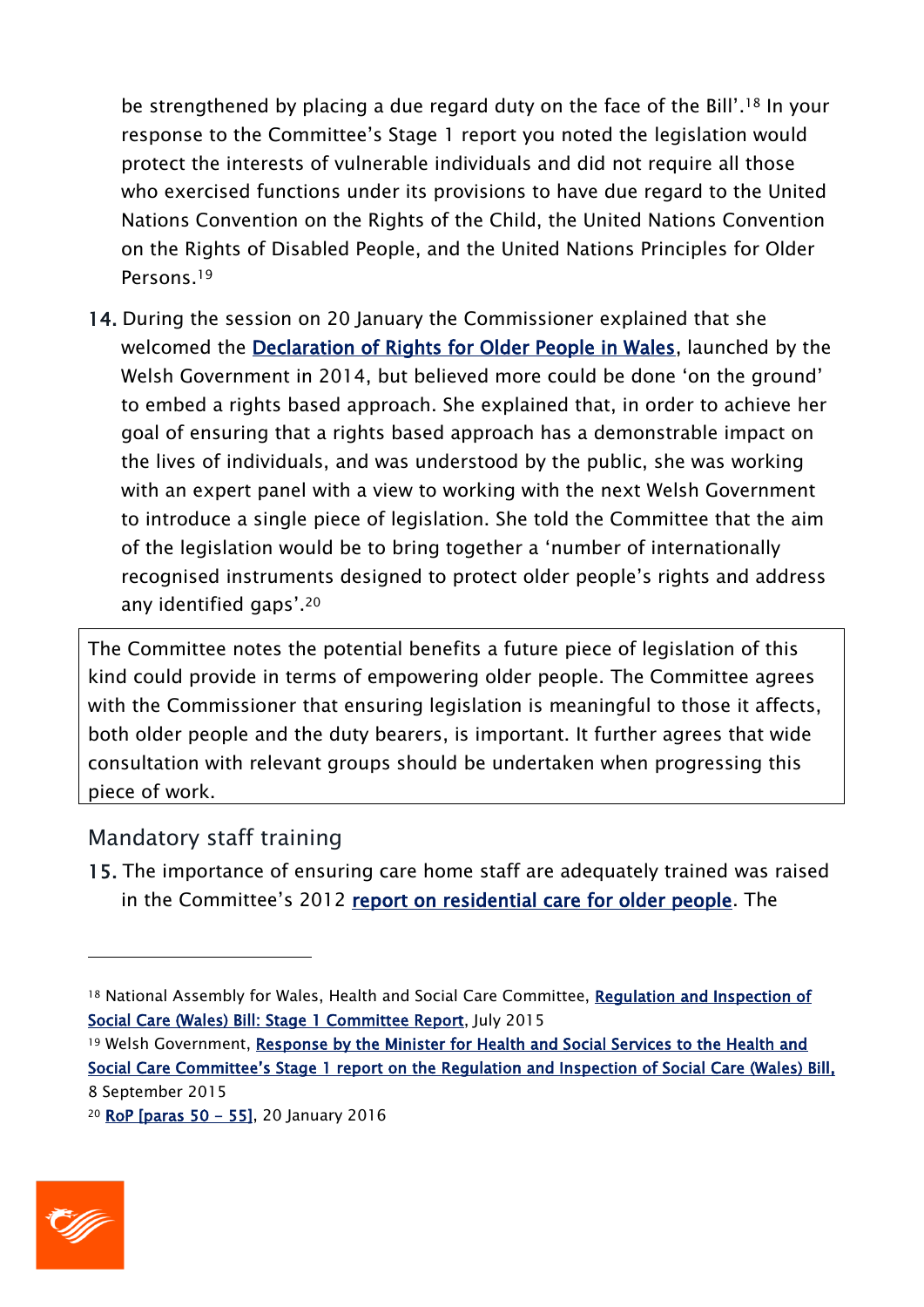Committee recommended the Welsh Government should devote a greater proportion of funding to enhance levels of skills and awareness of specialist conditions.<sup>21</sup> During her [care home review,](http://www.olderpeoplewales.com/en/reviews/residential_care_review.aspx) the Commissioner was told that the current, basic mandatory training which individuals had to complete before providing care in a care home setting for care staff consisted only of manual handling, fire safety and health and safety training.<sup>22</sup> She also noted that a significant number of care staff (estimated to be 40 per cent of the workforce) were delivering care without even this most basic of training. Concerns were raised that this would not prepare individuals sufficiently to understand the needs of older people and provide the appropriate support.<sup>23</sup>

16. In light of the evidence received, the Commissioner made recommendations in her review to ensure adequate training was provided to care home workers by means of a national mandatory induction to be supplemented by an on-going training programme for care staff. The Committee recognises that, in your progress report to the Commissioner, you noted the Welsh Government would be mapping the training provisions available and considering the existing research in the field in place of developing new provisions to ensure a consistent base level of training. 24

The Committee welcomes the work that will be undertaken to map the existing training provision and the consideration of existing research to address variations. The Committee notes this will be an evolving process and time will be needed to identify the most appropriate form of training to meet all needs. Nevertheless it believes that this work needs to be undertaken with pace. To ensure the training addresses the identified issues, continual evaluation from the perspective of those providing - and those in receipt of - care will be required. The Committee recommends that the Welsh Government ensure that mandatory dementia training is included within the wider package of training.



<sup>&</sup>lt;sup>21</sup> National Assembly for Wales, Health and Social Care Committee, Residential care for older [people in Wales,](http://www.assemblywales.org/bus-home/bus-business-fourth-assembly-laid-docs/cr-ld9138-e.pdf?langoption=3&ttl=CR-LD9138%20-%20Health%20and%20Social%20Care%20Committee%20Report%3A%20Residential%20care%20for%20older%20people%20in%20Wales&$LO$=1) December 2012

<sup>&</sup>lt;sup>22</sup> Older People's Commissioner for Wales, 'A Place to Call Home?' - A Review into the Quality of [Life and Care of Older People living in Care Homes in Wales,](http://www.olderpeoplewales.com/Libraries/Uploads/A_Place_to_Call_Home_-_A_Review_into_the_Quality_of_Life_and_Care_of_Older_People_living_in_Care_Homes_in_Wales.sflb.ashx) November 2014

<sup>23</sup> [Written evidence from the Older People's Commissioner for Wales](http://www.senedd.assembly.wales/documents/s47882/Paper%201%20Annex%20B%20-%20Written%20evidence%20from%20the%20Older%20Peoples%20Commissioner%20for%20Wales.pdf)

<sup>24</sup> [Ibid](http://www.senedd.assembly.wales/documents/s47882/Paper%201%20Annex%20B%20-%20Written%20evidence%20from%20the%20Older%20Peoples%20Commissioner%20for%20Wales.pdf)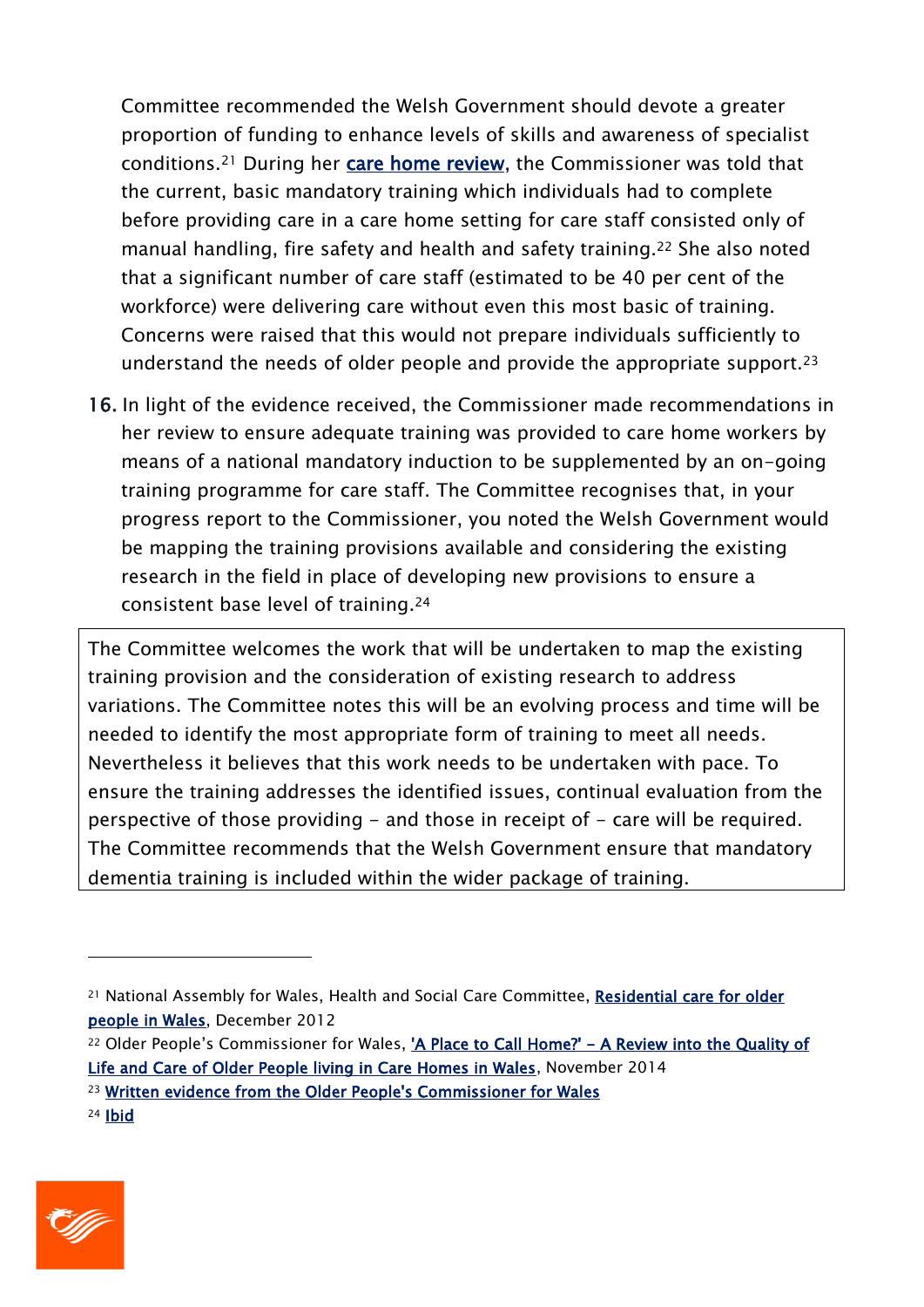## Fundamentals of care

- 17. The **Fundamentals of Care programme**, launched by the then Minister for Health and Social Services in 2003, aimed to improve the quality of aspects of health and social care for adults.
- 18. The Commissioner noted that as a result of treatments which would have previously been provided in hospitals now being provided in care homes the fundamentals of care agenda needed to be strengthened in the care home setting. She explained that there is no systematic or standardised approach to the fundamental of care guidance in care home settings as its monitoring is not a key role of CSSIW or Healthcare Inspectorate Wales.<sup>25</sup>
- 19. You stated in your update to the Commissioner that the Fundamentals of Care audit was piloted in community settings in 2014, which differed from previous years in which audits were only undertaken in hospital settings. <sup>26</sup> Whilst noting this development, the Commissioner remained concerned that the Welsh Government had yet to demonstrate how it would achieve her requirement for action on the 'reporting on fundamentals of care in nursing homes'.<sup>27</sup>

The Committee recommends that the Welsh Government drives with vigour and pace the changes needed to ensure the fundamentals of care agenda is embedded in care home settings. The Committee requests further information about how the Welsh Government will work with the Commissioner to achieve her requirement for action in relation reporting on fundamentals of care in nursing care homes.

## Commissioning services

20. The importance of strategic commissioning was raised in the Committee's initial [inquiry into residential care](http://www.senedd.assembly.wales/mgIssueHistoryHome.aspx?IId=2222) and subsequent scrutiny of the [Regulation](http://senedd.assembly.wales/mgIssueHistoryHome.aspx?IId=12110)  [and Inspection of Social Care \(Wales\) Bill.](http://senedd.assembly.wales/mgIssueHistoryHome.aspx?IId=12110) During the scrutiny of this Bill the

<sup>27</sup> [Ibid,](http://www.senedd.assembly.wales/documents/s47882/Paper%201%20Annex%20B%20-%20Written%20evidence%20from%20the%20Older%20Peoples%20Commissioner%20for%20Wales.pdf) annex F



<sup>25</sup> [RoP \[paras 23 - 24\],](http://www.senedd.assembly.wales/documents/s48198/20%20January%202016.pdf) 20 January 2016

<sup>26</sup> [Written evidence from the Older People's Commissioner for Wales,](http://www.senedd.assembly.wales/documents/s47882/Paper%201%20Annex%20B%20-%20Written%20evidence%20from%20the%20Older%20Peoples%20Commissioner%20for%20Wales.pdf) annex D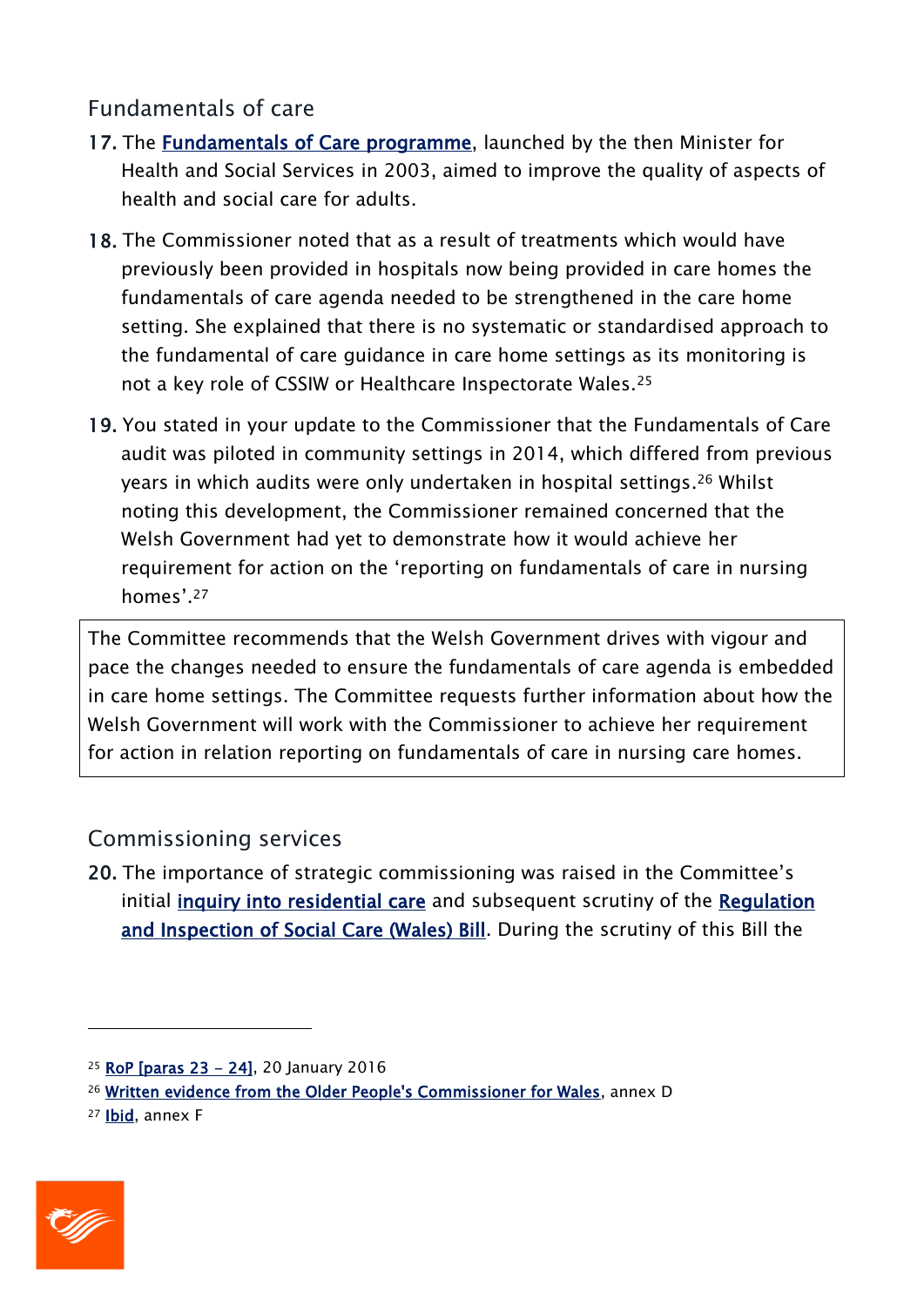Committee concluded that a duty should be placed on CSSIW to review local authority and health board commissioning against quality of life outcomes.<sup>28</sup>

21. The Commissioner has noted repeatedly the importance of quality commissioning practices for care home services. <sup>29</sup> She has highlighted the importance of placing quality of life considerations at the heart of commissioning as opposed to cost of services.<sup>30</sup> During the session on 20 January the Commissioner also emphasised the importance of commissioning at a strategic, national level:

> 'One of the big issues why poor care can exist is because there aren't alternatives available locally. The more we get on top of the market at a strategic level, long term, the more we crowd out that poor care. We should be investing in long-term, sustainable, quality-based relationships through our commissioning with providers who know they're in it for the long game and can invest.' 31

22. The Committee notes that the [Regulation and Inspection of Social Care \(Wales\)](http://www.senedd.assembly.wales/documents/s46971/Regulation%20and%20Inspection%20of%20Social%20Care%20Wales%20Bill%20as%20passed%20unchecked.pdf)  [Act](http://www.senedd.assembly.wales/documents/s46971/Regulation%20and%20Inspection%20of%20Social%20Care%20Wales%20Bill%20as%20passed%20unchecked.pdf) was amended during scrutiny to ensure that local authorities report on commissioning functions in their local market stability reports.<sup>32</sup> The Committee believes that more effective, longer term relationships between commissioners and providers can enable those providers to plan for their business, recruit sufficient staff and provide sufficient training and wages to retain the workforce.

The Committee recommends that strategic commissioning take place at a scale and pace which will take the sector to the next level of service provision. The Committee requests further information on how the Welsh Government intends to drive progress in this area and the time it anticipates will be needed to deliver this change.



<sup>&</sup>lt;sup>28</sup> National Assembly for Wales, Health and Social Care Committee, Regulation and Inspection of [Social Care \(Wales\) Bill: Stage 1 Committee Report,](http://www.assembly.wales/laid%20documents/cr-ld10279/cr-ld10279-e.pdf) July 2015

<sup>29</sup> [Written evidence from the Older People's Commissioner for Wales](http://www.senedd.assembly.wales/documents/s47882/Paper%201%20Annex%20B%20-%20Written%20evidence%20from%20the%20Older%20Peoples%20Commissioner%20for%20Wales.pdf)

<sup>30</sup> [RoP \[para 67\],](http://www.senedd.assembly.wales/documents/s48198/20%20January%202016.pdf) 20 January 2016

<sup>31</sup> **RoP** [para 45], 20 January 2016

<sup>&</sup>lt;sup>32</sup> Welsh Government, **Purpose and effect table for the Stage 2 amendments tabled on 23** [September 2015,](http://www.senedd.assembly.wales/documents/s44206/Welsh%20Government%20-%20Purpose%20and%20Effect%20table%2025%20September%202015.pdf) September 2015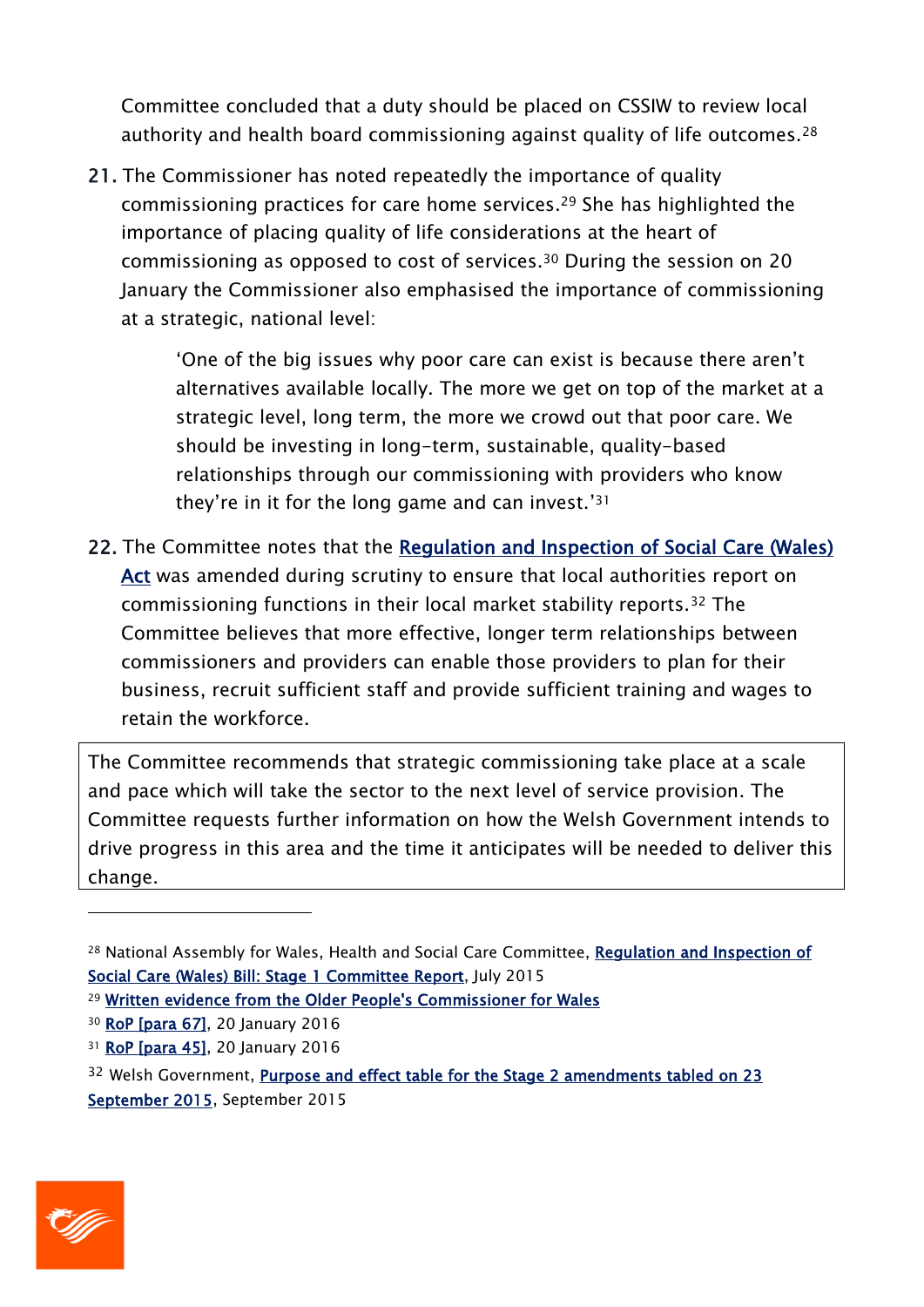### The appointment of Commissioners

- 23. During the session on 20 January the Commissioner noted that it was difficult from a business perspective to plan adequately and complete pieces of work within a four year term of office. The Committee asked whether the impending results from the Welsh Government's [consultation to extend her term of office](http://gov.wales/consultations/healthsocialcare/commissioner/?status=closed&lang=en) had impacted on the Commissioner's programme of work. She noted that uncertainty regarding the extension of her term made it difficult for her to finalise her work programme. She went on to say that a longer term would address the lack of parity that existed in her length of office compared with that of other Commissioners.<sup>33</sup>
- 24. While the Committee notes that the appointment of a new Commissioner may bring with it new priorities which are of equal value to that of the current Commissioner, it would be disappointed if the progress made by the current Commissioner, in particular in the field of residential care for older people, were to be lost.
- 25. The Committee welcomes the important roles of the Older People's Commissioner, the Commissioner for Sustainable Futures, the Welsh Language Commissioner and the Children's Commissioner for Wales and values their offices' independence from the Welsh Government. However, the Committee is concerned about the lack of parity and equity in how the Welsh Government appoints each Commissioner, particularly the length of their term. The Committee notes the Minister for Communities and Tackling Poverty's written statement responding to the independent review of the role and functions of the Children's Commissioner for Wales, published 9 February 2016, in which she states:

'Whilst we see the rationale in having greater consistency and coherence between Commissioners, we are also not yet persuaded of the need for a single piece of legislation defining all Commissioners' roles and purposes, or amending existing legislation in order to bring greater consistency. It is worth bearing in mind many of the differences between the Commissioners reflect their respective roles and functions, which are specific to their remits and therefore should be maintained. […]

<sup>33</sup> [RoP \[paras 117 - 119\],](http://www.senedd.assembly.wales/documents/s48198/20%20January%202016.pdf) 20 January 2016



-